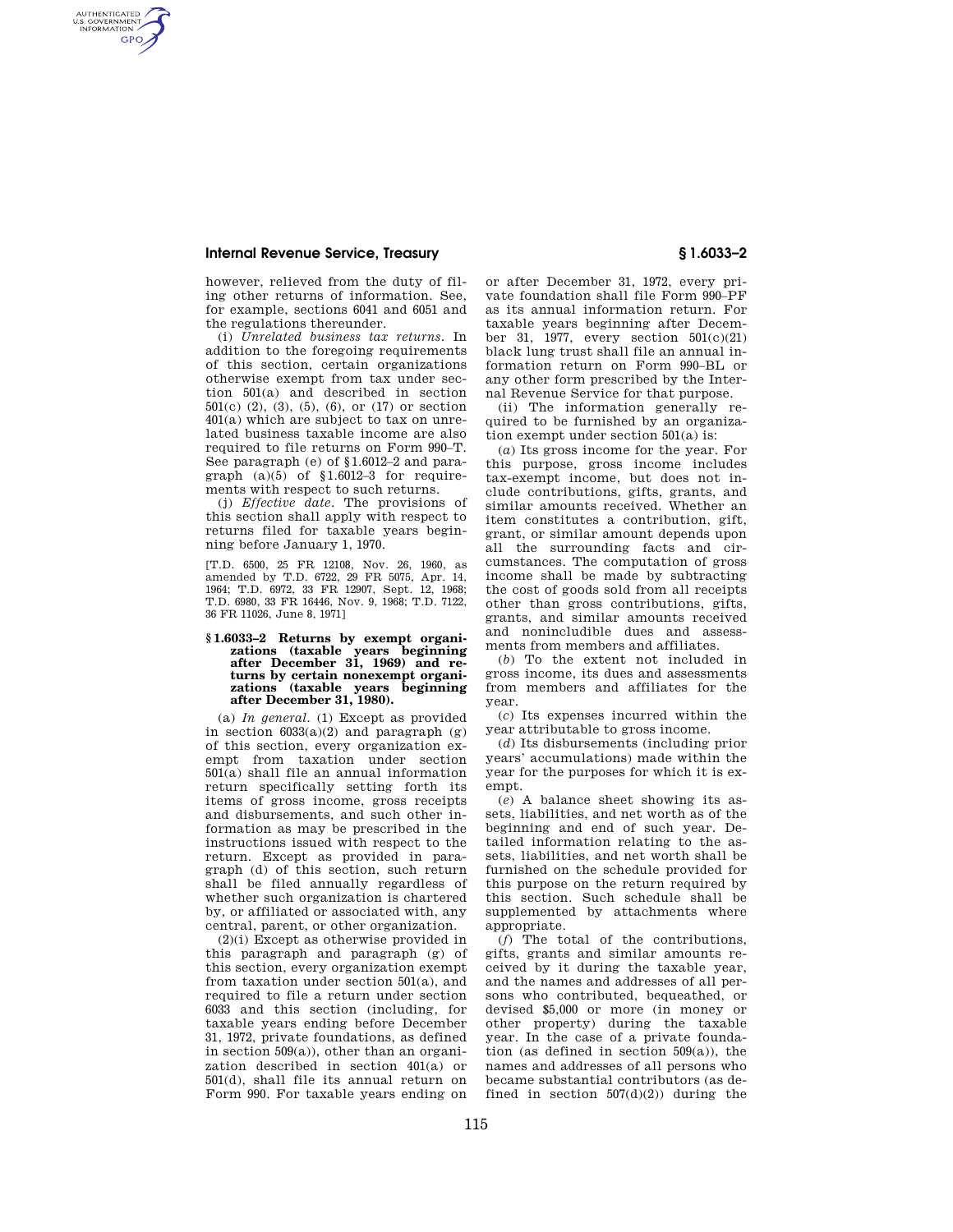taxable year shall be furnished. In addition, for its first taxable year beginning after December 31, 1969, each private foundation shall furnish the names and addresses of all persons who became substantial contributors before such taxable year. For special rules with respect to contributors and donors, see subdivision (iii) of this subparagraph.

(*g*) The names and addresses of all officers, directors, or trustees (or any person having responsibilities or powers similar to those of officers, directors, or trustees) of the organization, and, in the case of a private foundation, all persons who are foundation managers, within the meaning of section 4946(b)(1). Organizations described in section 501(c)(3) must also attach a schedule showing the names and addresses of the five employees (if any) who received the greatest amount of annual compensation in excess of  $$30,000$ ; the total number of other employees who received annual compensation in excess of \$30,000; the names and addresses of the five independent contractors (if any) who performed personal services of a professional nature for the organization (such as attorneys, accountants, and doctors, whether such services are performed by such persons in their individual capacity or as employees of a professional service corporation) and who received the greatest amount of compensation in excess of \$30,000 from the organization for the year for the performance of such services; and the total number of other such independent contractors who received in excess of \$30,000 for the year for the performance of such services.

(*h*) A schedule showing the compensation and other payments made during the organization's annual accounting period (or during the calendar year ending within such period) which are includible in the gross income of each individual whose name is required to be listed in (*g*) of this subdivision.

(*i*) For any taxable year ending on or after December 31, 1971, such information as is required by Forms 4848 and 4849 and, only with respect to any such taxable year ending before December 31, 1972, such information as is required by Form 2950. Such forms are required by this section to be filed by an organi-

# **§ 1.6033–2 26 CFR Ch. I (4–1–09 Edition)**

zation exempt from tax under section 501(a) which is an employer who maintains a funded pension or annuity plan for its employees. See paragraph (g) of this section for exceptions from filing. Form 4849 need not be filed by the organization if the fiduciary for the plan has given written notification to the organization that such form will be filed as an attachment to Form 990–P filed by the fiduciary. Form 4848 (and Form 4849 if required to be filed by the organization) shall be filed as a separate return on or before the due date for Form 990. For rules relating to the extension of time for filing, see section 6081 and the regulations thereunder and the instructions for Form 4848. A central organization which files Form 990 as a group return under paragraph (d) of this section may also file Form 4848 as a group return. The rules provided by paragraph (d) of this section with respect to a group return filed on Form 990 shall apply to a group return filed on Form 4848. Unless otherwise expressly provided therein, an authorization to include a local organization in a group for purposes of filing Form 990 as a group return shall be treated as an authorization to include such local organization in a group for purposes of filing Form 4848 as a group return. A group return on Form 4848 shall be filed in accordance with this section and the instructions to Form 4848 and shall be considered the return of each local organization included therein. In addition to the information required to be furnished by Forms 4848 and 4849, the district director may require any further information that he considers necessary to determine qualification of the plan under section 401 or the taxability under section 403(b) of a beneficiary under an annuity purchased by a section 501(c)(3) organization.

(*j*) In the case of a private foundation liable for tax imposed under chapter 42, such information as is required by Form 4720.

(*k*) Its lobbying expenditures, grass roots expenditures, exempt purpose expenditures, lobbying nontaxable amount, and grass roots nontaxable amount for the taxable year and for prior taxable years that are base years (within the meaning of  $$1.501(h)$ –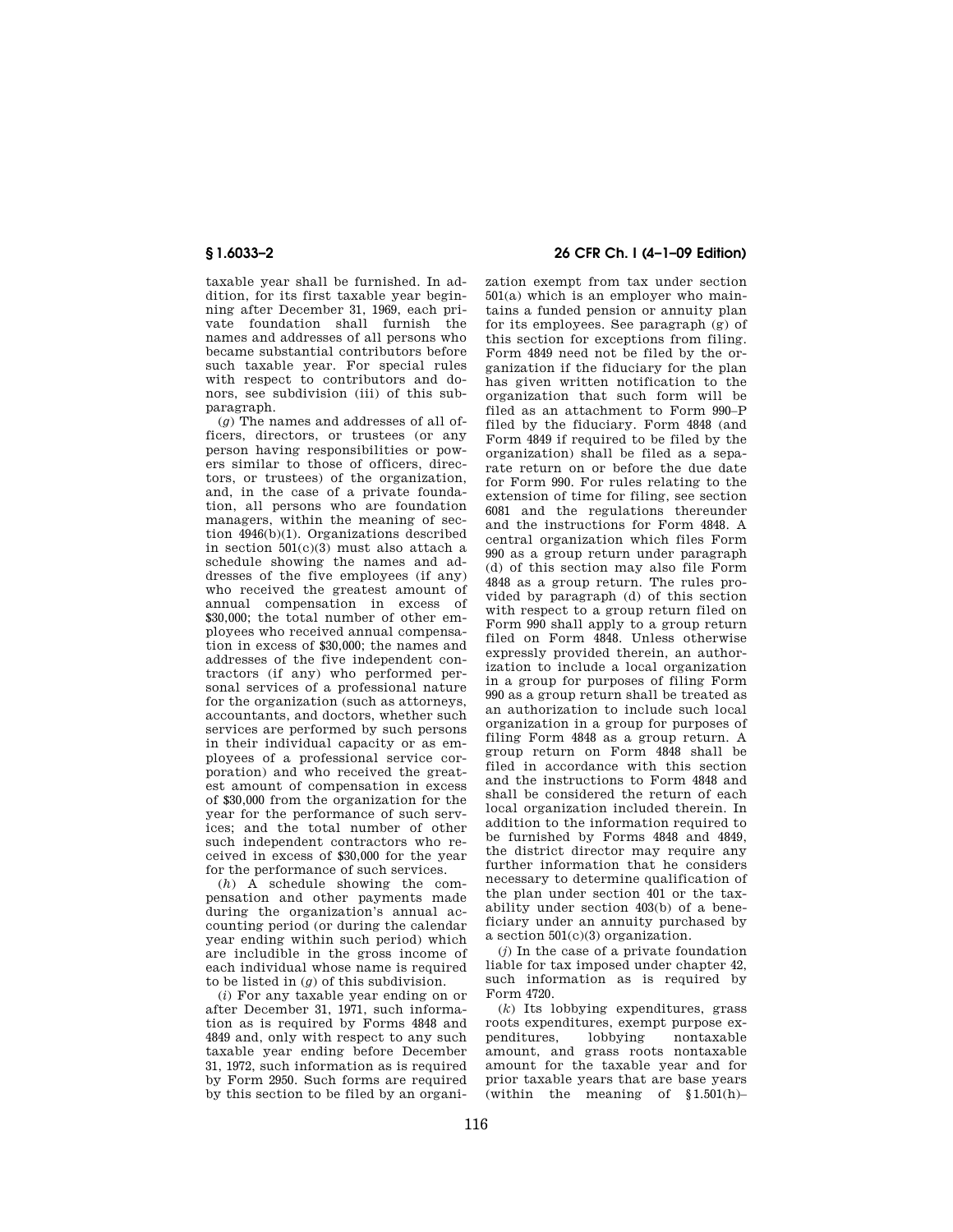$3(c)(7)$ , if the organization has an election under section 501(h) in effect for the taxable year. An organization that is a member of an affiliated group of organizations (as defined in §56.4911– 7(e)) but that is not a member of a limited affiliated group (as defined in §56.4911–10(b)) shall report this information based on the expenditures of all members of the group during the taxable year of the group that ends with or within the member's taxable year and for prior taxable years of the group that are base years (within the meaning of  $§56.4911–9(b)$ ). For additional information required to be furnished by members of an affiliated group of organizations, and by controlling members in a limited affiliated group, see  $\S$ §56.4911–9(d) and 56.4911–10(f)(1), respectively.

(iii) *Special rules.* In providing the names and addresses of contributors and donors under subdivision (ii)(*f*) of this subparagraph:

(*a*) An organization described in section  $501(c)(3)$  which meets the  $33\frac{1}{3}$  percent-of-support test of the regulations under section  $170(b)(1)(A)(vi)$  (without regard to whether such organization otherwise qualifies as an organization described in section  $170(b)(1)(A)$  is required to provide the name and address of a person who contributed, bequeathed, or devised \$5,000 or more during the year only if his amount is in excess of 2 percent of the total contributions, bequests and devises received by the organization during the year.

(*b*) An organization other than a private foundation is required to report only the names and addresses of contributors of whom it has actual knowledge. For instance, an organization need not require an employer who withholds contributions from the compensation of employees and pays over to the organization periodically the total amounts withheld, to specify the amounts paid over with respect to a particular employee. In such case, unless the organization has actual knowledge that a particular employee gave more than \$5,000 (and in excess of 2 percent if (*a*) of this subdivision is applicable), the organization need report only the name and address of the employer, and the total amount paid over by him.

(*c*) Separate and independent gifts made by one person in a particular year need be aggregated to determine if his contributions and bequests exceed \$5,000 (and in excess of 2 percent if (*a*) of this subdivision is applicable), only if such gifts are of \$1,000 or more.

 $(d)(1)$  Organizations described in section  $501(c)$  (8) or (10) (and, for taxable years beginning after December 31, 1970, organizations described in section  $501(c)(7)$  that receive contributions or bequests to be used exclusively for purposes described in section  $170(c)(4)$ ,  $2055(a)(3)$ , or  $2522(a)(3)$ , must attach a schedule with respect to all gifts which aggregate more than \$1,000 from any one person showing the name of the donor, the amount of the contribution or bequest, the specific purpose for which such amount was received, and the specific use to which such amount was put. In the case of an amount set aside for such purposes, the organization shall indicate the manner in which such amount is held (for instance, whether such amount is commingled with amounts held for other purposes). If the contribution or bequest was transferred to another organization, the schedule must include the name of the transferee organization, a description of the nature of such organization, and a description of the relationship between the transferee and transferor organizations.

(*2*) For taxable years beginning after December 31, 1970, such organizations must also attach a statement showing the total dollar amount of contributions and bequests received for such purposes which are \$1,000 or less.

(iv) *Listing of States.* A private foundation is required to attach to its return required by this section a list of all States:

(*a*) To which the organization reports in any fashion concerning its organization, assets, or activities, or

(*b*) With which the organization has registered (or which it has otherwise notified in any manner) that it intends to be, or is, a charitable organization or a holder of property devoted to a charitable purpose.

 $(3)(i)$  For taxable years beginning after December 31, 1969, and ending before December 31, 1971, every employee's trust described in section 401(a)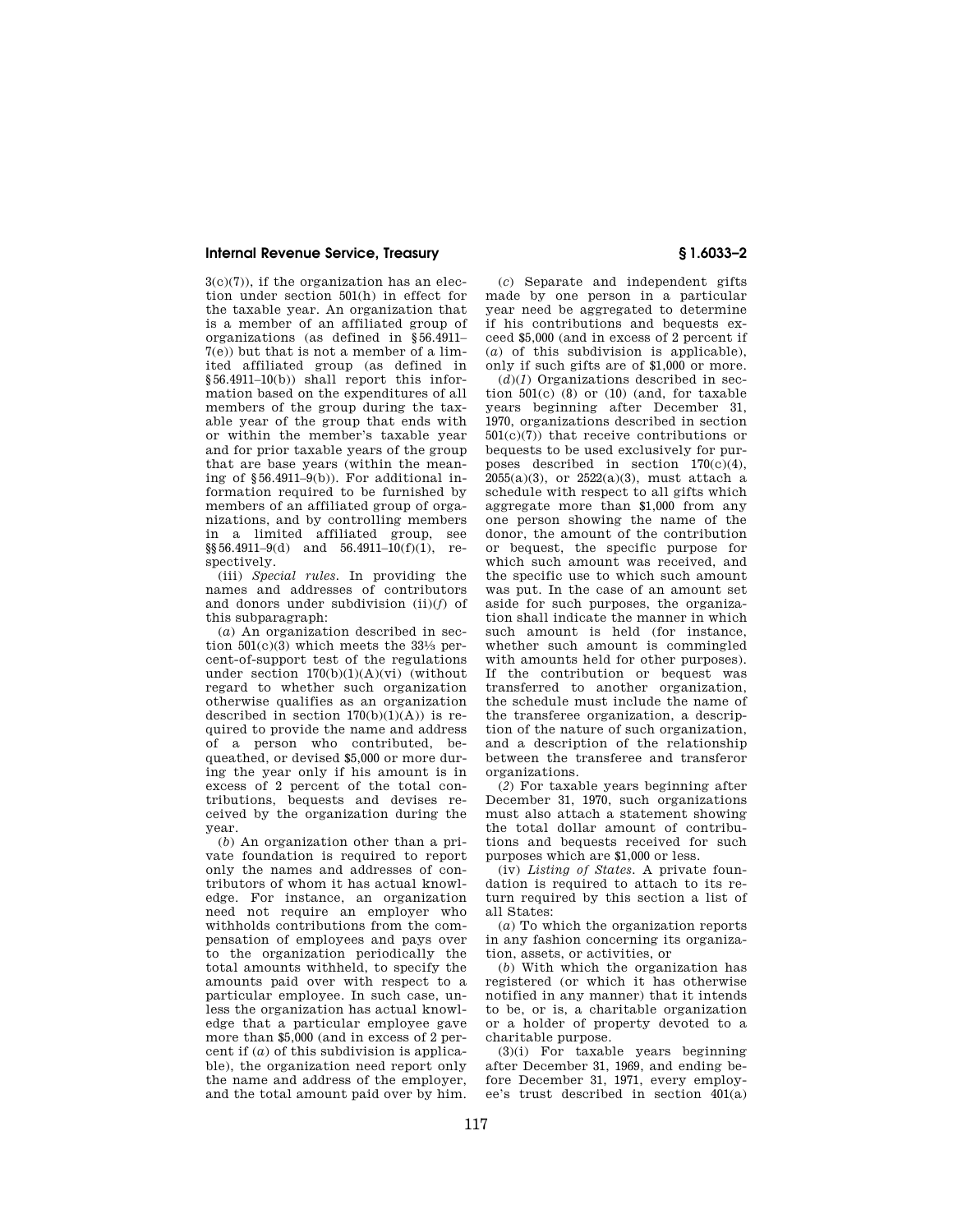which is exempt from taxation under section 501(a) shall file an annual return on Form 990–P. The return shall include the information required by paragraph  $(b)(5)(ii)$  of  $$1.401-1$ . For such years, in addition, the trust must file the information required to be filed by the employer pursuant to the provisions of §1.404(a)–2, unless the employer has notified the trustee in writing that he has filed or will timely file such information. If the trustee has received such notification from the employer, then such notification, or a copy thereof, shall be retained by the trust as a part of its records.

(ii) For taxable years ending on or after December 31, 1971, and before December 31, 1975, every employee's trust described in section 401(a) which is exempt from taxation under section 501(a) shall file an annual return on Form 990–P. The trust shall furnish such information as is required by such form and the instructions issued with respect thereto.

(4) For taxable years beginning after December 31, 1980, trusts described in section  $4947(a)(1)$  and nonexempt private foundations shall comply with the requirements of section 6033 and this section in the same manner as organizations described in section 501(c)(3) which are exempt from tax under section 501(a). This section shall be applied for taxable years beginning after December 31, 1980 as if trusts described in section 4947(a)(1) and nonexempt private foundations were described in section 501(c)(3). Therefore, for purposes of this section, all references to exempt organizations shall include section 4947(a)(1) trusts and nonexempt private foundations and all references to private foundations shall include section  $4947(a)(1)$  trusts that would be private foundations if they were described in section  $501(c)(3)$  and all nonexempt private foundations. Similarly, for purposes of paragraph  $(a)(2)(ii)(d)$ , the purposes for which a section  $4947(a)(1)$ trust or a nonexempt private foundation is organized shall be treated as the purposes for which it is exempt. For purposes of this section, the term<br>"nonexempt private foundation" foundation'' means a taxable organization (other than a section  $4947(a)(1)$  trust) that is a private foundation. See section 509(b)

**§ 1.6033–2 26 CFR Ch. I (4–1–09 Edition)** 

and §1.509(b)–1. See also section  $642(c)(6)$  and  $$1.642(c)-4$ .

(b) *Accounting period for filing return.*  A return required by this section shall be on the basis of the established annual accounting period of the organization. If the organization has no such established accounting period, such return shall be on the basis of the calendar year.

(c) *Returns when exempt status not established.* An organization claiming an exempt status under section 501(a) prior to the establishment of such exempt status under section 501 and §1.501(a)–1, shall file a return required by this section in accordance with the instructions applicable thereto. In such case the organization must indicate on such return that it is being filed in the belief that the organization is exempt under section 501(a), but that the Internal Revenue Service has not yet recognized such exemption.

(d) *Group returns.* (1) A central, parent, or like organization (referred to in this paragraph as ''central organization''), exempt under section 501(a) and described in section 501(c) (other than a private foundation), although required to file a separate annual return for itself under section 6033 and paragraph (a) of this section, may file annually, in addition to such separate annual return, a group return on Form 990. Such group return may be filed for two or more of the local organizations, chapters, or the like (referred to in this paragraph as ''local organizations'') which are (i) affiliated with such central organization at the close of its annual accounting period, (ii) subject to the general supervision or control of the central organization, and (iii) exempt from taxation under the same paragraph of section 501(c) of the Code, although the local organizations are not necessarily exempt under the paragraph under which the central organization is exempt. Such group return may not be filed for a local organization which is a private foundation.

 $(2)(i)$  The filing of the group return shall be in lieu of the filing of a separate return by each of the local organizations included in the group return. The group return shall include only those local organizations which in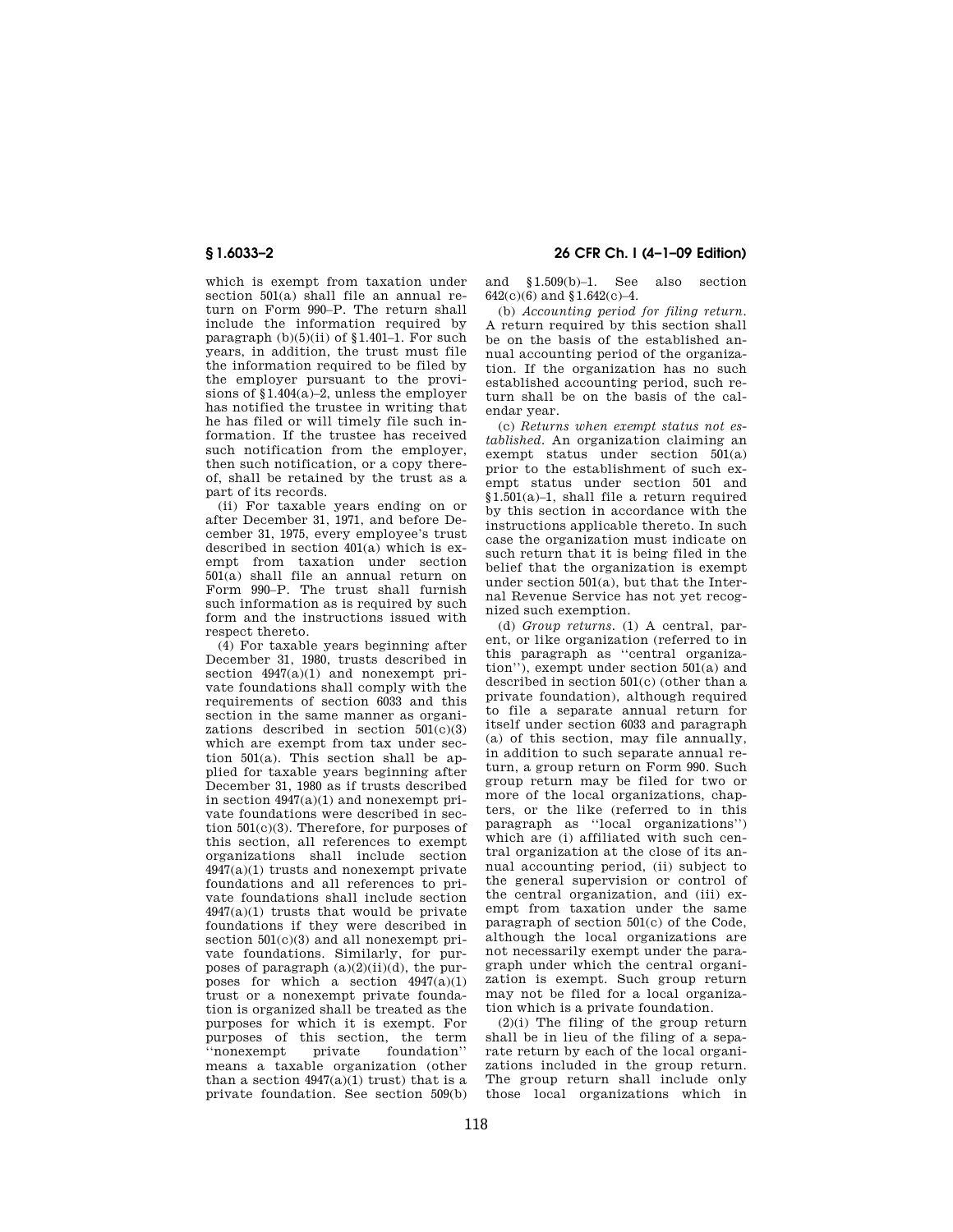writing have authorized the central organization to include them in the group return, and which have made and filed, with the central organization, their statements, specifically stating their items of gross income, receipts, and disbursements, and such other information relating to them as is required to be stated in the group return. Such an authorization and statement by a local organization shall be made under the penalties of perjury, shall be signed by a duly authorized officer of the local organization in his official capacity, and shall contain the following statement, or a statement of like import: ''I hereby declare under the penalties of perjury that this authorization (including any accompanying schedules and statements) has been examined by me and to the best of my knowledge and belief is true, correct and complete and made in good faith.'' Such authorization and statement with respect to a local organization shall be retained by the central organization until the expiration of 6 years after the last taxable year for which a group return filed by such central organization includes such local organization.

(ii) There shall be attached to the group return and made a part thereof a schedule showing the name, address, and employer identification number of each of the local organizations and the total number thereof included in such return, and a schedule showing the name, address, and employer identification number of each of the local organizations and the total number thereof not included in the group return.

(3) The group return shall be on the basis of the established annual accounting period of the central organization. Where such central organization has no established annual accounting period, such return shall be on the basis of the calendar year. The same income, receipts, and disbursements of a local organization shall not be included in more than one group return.

(4) The group return shall be filed in accordance with these regulations and the instructions issued with respect to Form 990, and shall be considered the return of each local organization included therein. The tax exempt status

of a local organization must be established under a group exemption letter issued to the central organization before a group return including the local organization will be considered as the return of the local organization. See §1.501(a)–1 for requirements for establishing a tax-exempt status.

(5) In providing the information required by paragraph  $(a)(2)(ii)$   $(f)$ ,  $(g)$ , and (*h*) of this section, such information may be provided:

(i) With respect to the central or parent organization on its Form 990, and with respect to the local organizations on separate schedules attached to the group return for the year, or

(ii) On a consolidated basis for all the local organizations and the central or parent organization on the group return.

Such information need be provided only with respect to those local organizations which are not excepted from filing under the provisions of paragraph (g) of this section. A central or parent organization shall indicate whether it has provided such information in the manner described in subdivision (i) or in subdivision (ii) of this subparagraph, and may not change the manner in which it provides such information without the consent of the Commissioner.

(e) *Time and place for filing.* The annual return required by this section shall be filed on or before the 15th day of the fifth calendar month following the close of the period for which the return is required to be filed. The annual return on Form 1065 required to be filed by a religious or apostolic association or corporation shall be filed on or before the 15th day of the fourth month following the close of the taxable year for which the return is required to be filed. Each such return shall be filed in accordance with the instructions applicable thereto.

(f) *Penalties and additions to tax.* For penalties and additions to tax for failure to file a return and filing a false or fraudulent return, see sections 6652, 7203, 7206, and 7207.

(g) *Organizations not required to file annual returns.* (1) Annual returns required by this section are not required to be filed by an organization exempt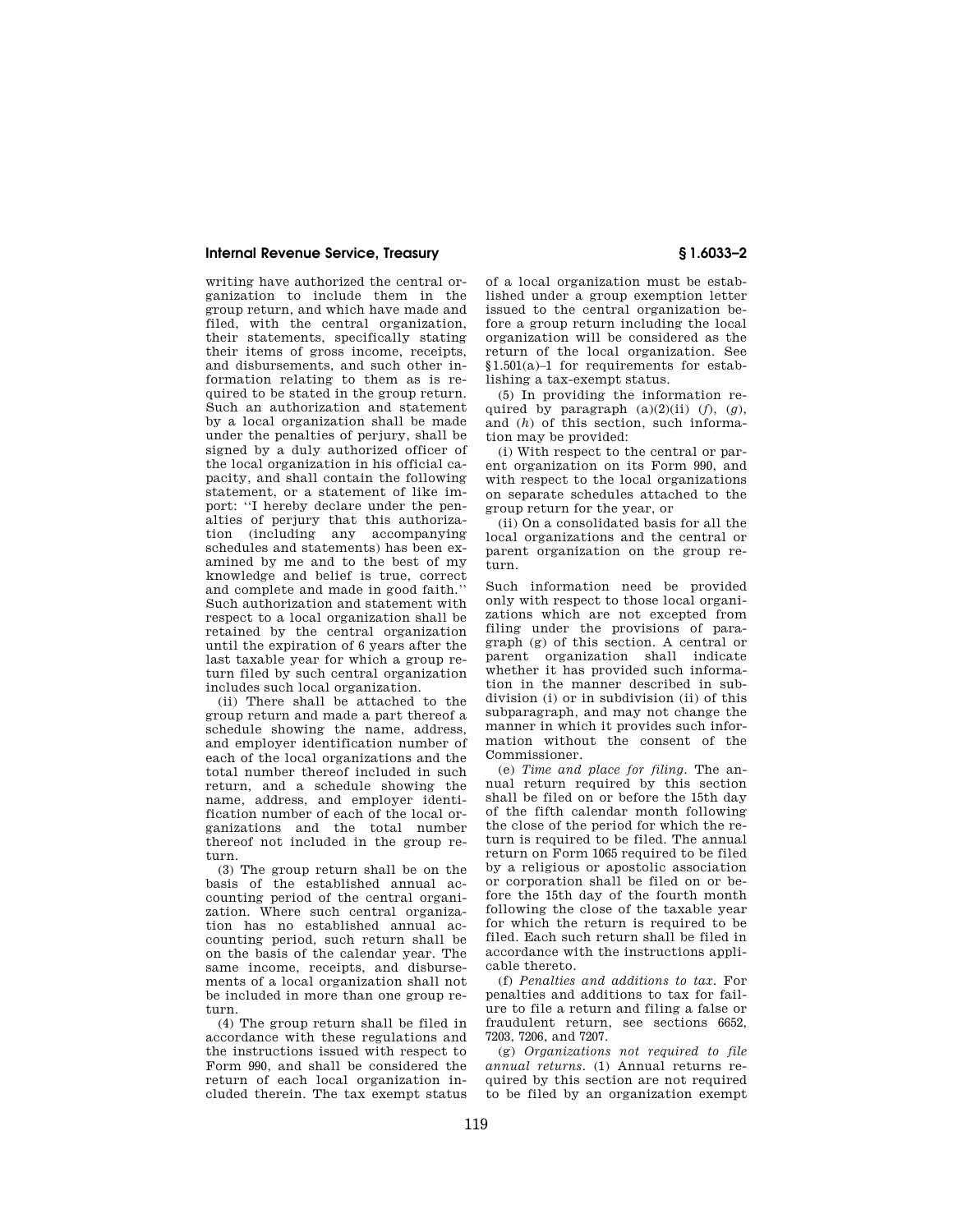**§ 1.6033–2 26 CFR Ch. I (4–1–09 Edition)** 

from taxation under section 501(a) which is:

(i) A church, an interchurch organization of local units of a church, a convention or association of churches, or an integrated auxiliary of a church (as defined in paragraph (h) of this section);

(ii) An exclusively religious activity of any religious order;

(iii) An organization (other than a private foundation) the gross receipts of which in each taxable year are normally not more than \$5,000 (as described in subparagraph (3) of this paragraph);

(iv) A mission society sponsored by or affiliated with one or more churches or church denominations, more than one-half of the activities of which society are conducted in, or directed at persons in foreign countries;

(v) A State institution, the income of which is excluded from gross income under section 115(a);

(vi) An organization described in section 501(c)(1); or

(vii) An educational organization (below college level) that is described in section  $170(b)(1)(A)(ii)$ , that has a program of a general academic nature, and that is affiliated (within the meaning of paragraph (h)(2) of this section) with a church or operated by a religious order.

(2) The provisions of section 6033(a) relieving certain specified types of organizations exempt from taxation under section 501(a) from filing annual returns do not abridge or impair in any way the powers and authority of district directors or directors of service centers provided for in other provisions of the Code and in regulations thereunder to require the filing of returns or notices by such organizations. See section 6001 and §1.6001–1.

(3) For purposes of subparagraph (1)(iii) of this paragraph, the gross receipts (as defined in subparagraph (4) of this paragraph) of an organization are normally not more than \$5,000 if:

(i) In the case of an organization which has been in existence for 1 year or less, the organization has received, or donors have pledged to give, gross receipts of \$7,500 or less during the first taxable year of the organization,

(ii) In the case of an organization which has been in existence for more than one but less than 3 years, the average of the gross receipts received by the organization in its first 2 taxable years is \$6,000 or less, and

(iii) In the case of an organization which has been in existence for 3 years or more, the average of the gross receipts received by the organization in the immediately preceding 3 taxable years, including the year for which the return would be required to be filed, is \$5,000 or less.

(4) For purposes of this paragraph and paragraph (a)(2) of this section, ''gross receipts'' means the gross amount received by the organization during its annual accounting period from all sources without reduction for any costs or expenses including, for example, cost of goods or assets sold, cost of operations, or expenses of earning, raising, or collecting such amounts. Thus ''gross receipts'' includes, but is not limited to (i) the gross amount received as contributions, gifts, grants, and similar amounts without reduction for the expenses of raising and collecting such amounts, (ii) the gross amount received as dues or assessments from members or affiliated organizations without reduction for expenses attributable to the receipt of such amounts, (iii) gross sales or receipts from business activities (including business activities unrelated to the purpose for which the organization qualifies for exemption, the net income or loss from which may be required to be reported on Form 990–T), (iv) the gross amount received from the sale of assets without reduction for cost or other basis and expenses of sale, and (v) the gross amount received as investment income, such as interest, dividends, rents, and royalties.

(5) [Reserved]

(6) The Commissioner may relieve any organization or class of organizations from filing, in whole or in part, the annual return required by this section where he determines that such returns are not necessary for the efficient administration of the internal revenue laws.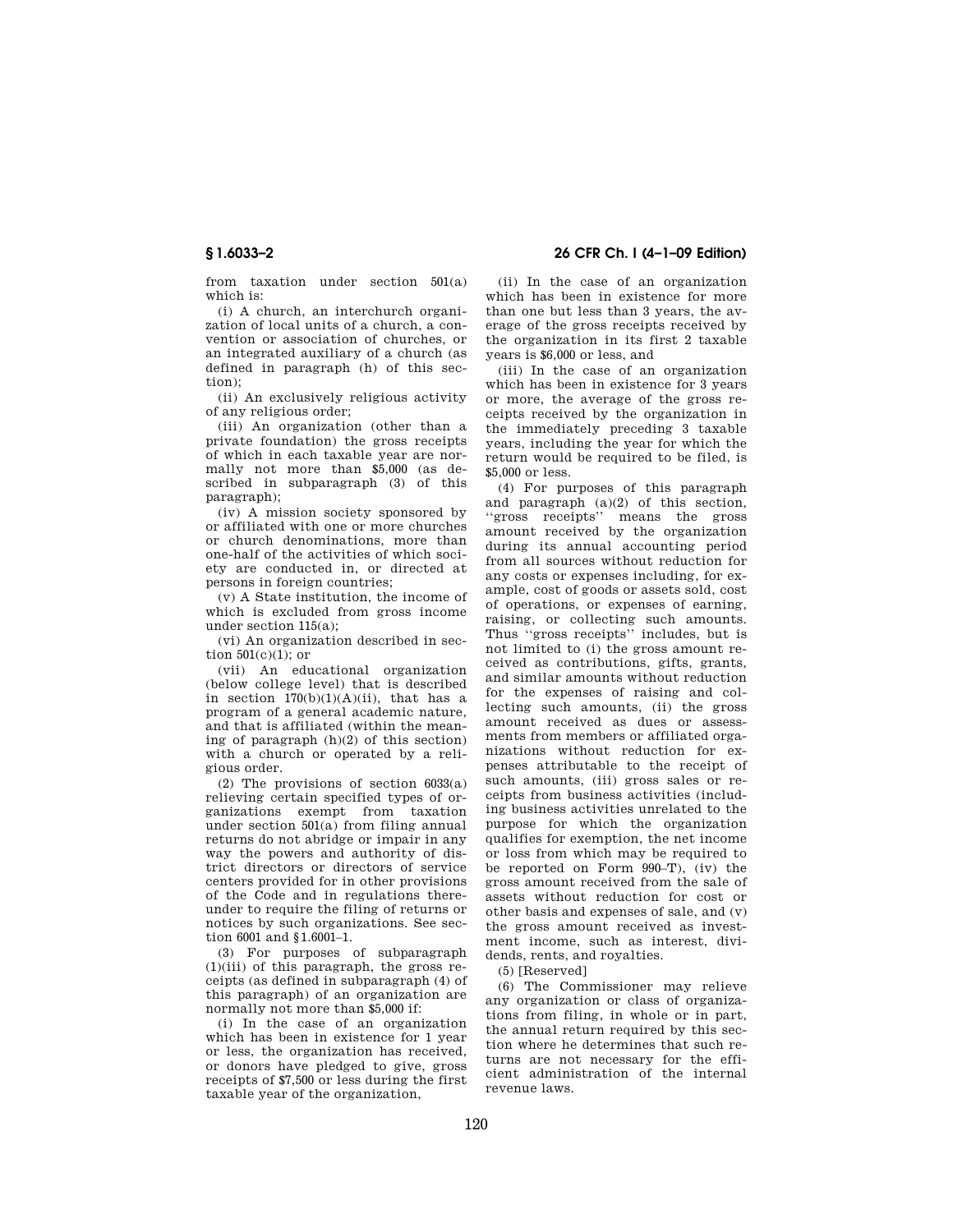(h) *Integrated auxiliary*—(1) *In general.*  For purposes of this title, the *term integrated auxiliary of a church* means an organization that is—

(i) Described both in sections  $501(c)(3)$ and 509(a) (1), (2), or (3);

(ii) Affiliated with a church or a convention or association of churches; and (iii) Internally supported.

(2) *Affiliation.* An organization is affiliated with a church or a convention or association of churches, for purposes of paragraph (h)(1)(ii) of this section, if—

(i) The organization is covered by a group exemption letter issued under applicable administrative procedures, (such as Rev. Proc. 80–27 (1980–1 C.B. 677); See §601.601(a)(2)(ii)(*b*)), to a church or a convention or association of churches;

(ii) The organization is operated, supervised, or controlled by or in connection with (as defined in  $§1.509(a)-4)$  a church or a convention or association of churches; or

(iii) Relevant facts and circumstances show that it is so affiliated.

(3) *Facts and circumstances.* For purposes of paragraph  $(h)(2)(iii)$  of this section, relevant facts and circumstances that indicate an organization is affiliated with a church or a convention or association of churches include the following factors. However, the absence of one or more of the following factors does not necessarily preclude classification of an organization as being affiliated with a church or a convention or association of churches—

(i) The organization's enabling instrument (corporate charter, trust instrument, articles of association, constitution or similar document) or bylaws affirm that the organization shares common religious doctrines, principles, disciplines, or practices with a church or a convention or association of churches;

(ii) A church or a convention or association of churches has the authority to appoint or remove, or to control the appointment or removal of, at least one of the organization's officers or directors;

(iii) The corporate name of the organization indicates an institutional relationship with a church or a convention or association of churches;

(iv) The organization reports at least annually on its financial and general operations to a church or a convention or association of churches;

(v) An institutional relationship between the organization and a church or a convention or association of churches is affirmed by the church, or convention or association of churches, or a designee thereof; and

(vi) In the event of dissolution, the organization's assets are required to be distributed to a church or a convention or association of churches, or to an affiliate thereof within the meaning of this paragraph (h).

(4) *Internal support.* An organization is internally supported, for purposes of paragraph  $(h)(1)(iii)$  of this section, unless it both—

(i) Offers admissions, goods, services or facilities for sale, other than on an incidental basis, to the general public (except goods, services, or facilities sold at a nominal charge or for an insubstantial portion of the cost); and

(ii) Normally receives more than 50 percent of its support from a combination of governmental sources, public solicitation of contributions, and receipts from the sale of admissions, goods, performance of services, or furnishing of facilities in activities that are not unrelated trades or businesses.

(5) *Special rule.* Men's and women's organizations, seminaries, mission societies, and youth groups that satisfy paragraphs  $(h)(1)$  (i) and (ii) of this section are integrated auxiliaries of a church regardless of whether such an organization meets the internal support requirement under paragraph  $(h)(1)(iii)$  of this section.

(6) *Effective date.* This paragraph (h) applies for returns filed for taxable years beginning after December 31, 1969. For returns filed for taxable years beginning after December 31, 1969 but beginning before December 20, 1995, the definition for the term *integrated auxiliary of a church* set forth in §1.6033–  $2(g)(5)$  (as contained in the 26 CFR edition revised as of April 1, 1995) may be used as an alternative definition to such term set forth in this paragraph  $(h)$ .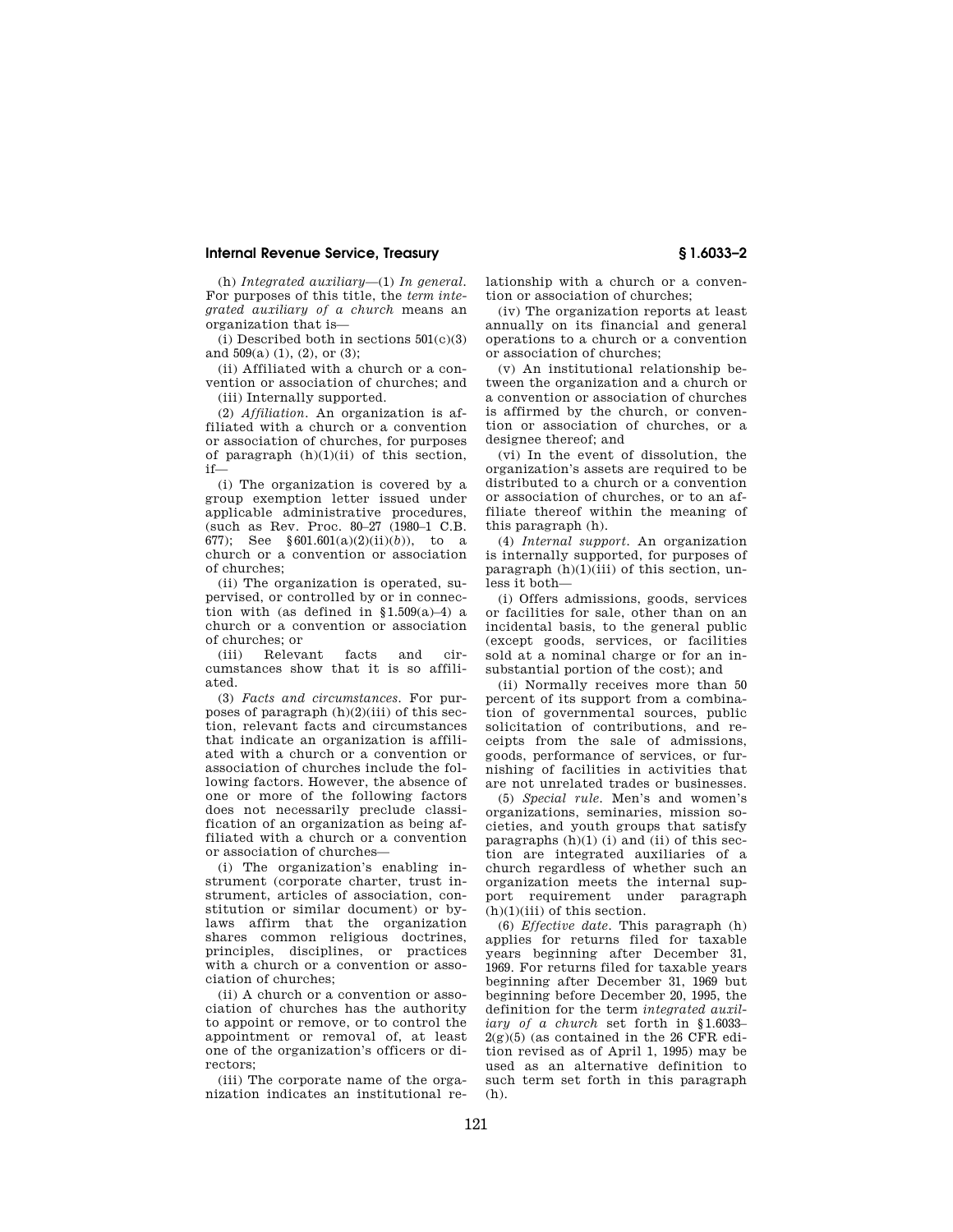(7) *Examples of internal support.* The internal support test of this paragraph (h) is illustrated by the following examples, in each of which it is assumed that the organization's provision of goods and services does not constitute an unrelated trade or business:

*Example 1.* Organization A is described in sections  $501(c)(3)$  and  $509(a)(2)$  and is affiliated (within the meaning of this paragraph (h)) with a church. Organization A publishes a weekly newspaper as its only activity. On an incidental basis, some copies of Organization A's publication are sold to nonmembers of the church with which it is affiliated. Organization A advertises for subscriptions at places of worship of the church. Organization A is internally supported, regardless of its sources of financial support, because it does not offer admissions, goods, services, or facilities for sale, other than on an incidental basis, to the general public. Organization A is an integrated auxiliary.

*Example 2.* Organization B is a retirement home described in sections 501(c)(3) and 509(a)(2). Organization B is affiliated (within the meaning of this paragraph (h)) with a church. Admission to Organization B is open to all members of the community for a fee. Organization B advertises in publications of general distribution appealing to the elderly and maintains its name on non-denominational listings of available retirement homes. Therefore, Organization B offers its services for sale to the general public on more than an incidental basis. Organization B receives a cash contribution of \$50,000 annually from the church. Fees received by Organization B from its residents total \$100,000 annually. Organization B does not receive any government support or contributions from the general public. Total support is  $$150,000$   $$100,000 + $50,000$ , and  $$100,000$  of that total is from receipts from the performance of services (66%% of total support). Therefore, Organization B receives more than 50 percent of its support from receipts from the performance of services. Organization B is not internally supported and is not an integrated auxiliary.

*Example 3.* Organization C is a hospital that is described in sections  $501(c)(3)$  and 509(a)(1). Organization C is affiliated (within the meaning of this paragraph (h)) with a church. Organization C is open to all persons in need of hospital care in the community, although most of Organization C's patients are members of the same denomination as the church with which Organization C is affiliated. Organization C maintains its name on hospital listings used by the general public, and participating doctors are allowed to admit all patients. Therefore, Organization C offers its services for sale to the general public on more than an incidental basis. Organi-

## **§ 1.6033–2 26 CFR Ch. I (4–1–09 Edition)**

zation C annually receives \$250,000 in support from the church, \$1,000,000 in payments from patients and third party payors (including Medicare, Medicaid and other insurers) for patient care, \$100,000 in contributions from the public, \$100,000 in grants from the federal government (other than Medicare and Medicaid payments) and \$50,000 in investment income. Total support is \$1,500,000 (\$250,000 +  $$1,000,000 + $100,000 + $100,000 + $50,000$ , and  $$1,200,000$  (\$1,000,000 + \$100,000 + \$100,000) of that total is support from receipts from the of services, government sources, and public contributions (80% of total support). Therefore, Organization C receives more than 50 percent of its support from receipts from the performance of services, government sources, and public contributions. Organization C is not internally supported and is not an integrated auxiliary.

(i) *Records, statements, and other returns of tax-exempt organizations.* (1) An organization which is exempt from taxation under section 501(a) and is not required to file annually an information return required by this section shall immediately notify in writing the district director for the internal revenue district in which its principal office is located of any changes in its character, operations, or purpose for which it was originally created.

(2) Every organization which is exempt from tax, whether or not it is required to file an annual information return, shall submit such additional information as may be required by the Internal Revenue Service for the purpose of inquiring into its exempt status and administering the provisions of subchapter F (section 501 and following), chapter 1 of subtitle A of the Code, section 6033, and chapter 42 of subtitle D of the Code. See section 6001 and §1.6001–1 with respect to the authority of the district directors or directors of service centers to require such additional information and with respect to the books of account or records to be kept by such organizations.

(3) An organization which has established its exemption from taxation under section 501(a), including an organization which is relieved under section 6033 and this section from filing annual returns of information, is not relieved of the duty of filing other returns of information. See, for example, sections 6041, 6043, 6051, 6057, and 6058 and the regulations thereunder.